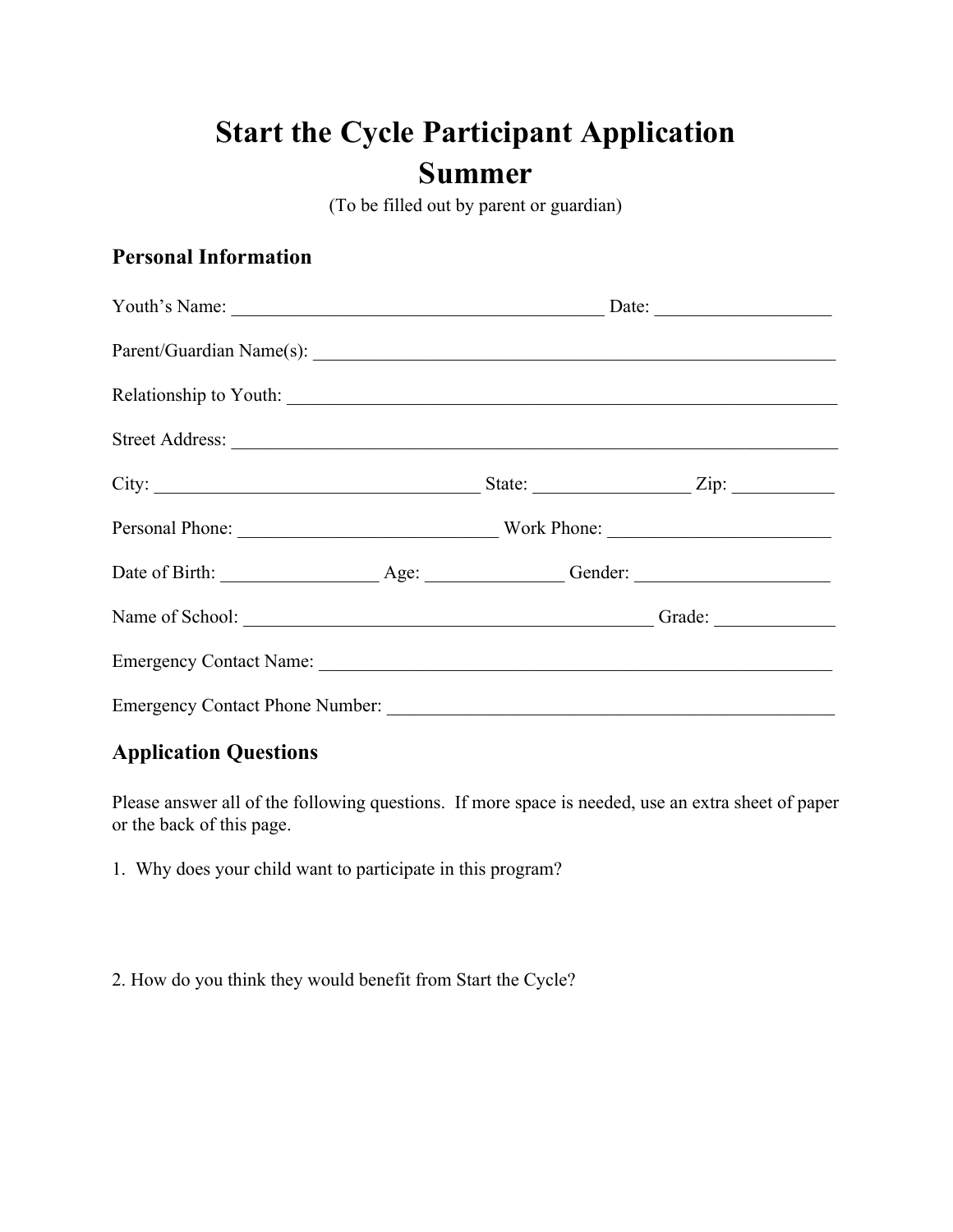3. Is your child able to meet every Thursday evening 5:30 pm – 7:30 pm from April to August for the summer program? (Please specify any barriers):

4. Is your child willing and able to complete the Ore to Shore 28 mile race in August for the summer program? (Please specify any barriers):

5. Will you and your child be able to attend an interview? Dates TBD

6. Will you and your child be able to attend orientation? Dates TBD

7. What is your child's level of experience with mountain biking or other biking?

8. Describe your child's school performance (grades, homework, attendance, behaviors, etc.):

9. Describe how your child relates to others (friends, mentors, teachers, family members, etc.):

10. Is your child currently having any problems at school, home, or the community (including legal issues)?

11. Has your child experienced any traumatic events (abuse, death of a loved one, separation, etc.)?

12. Is there anything else important we should know about your child?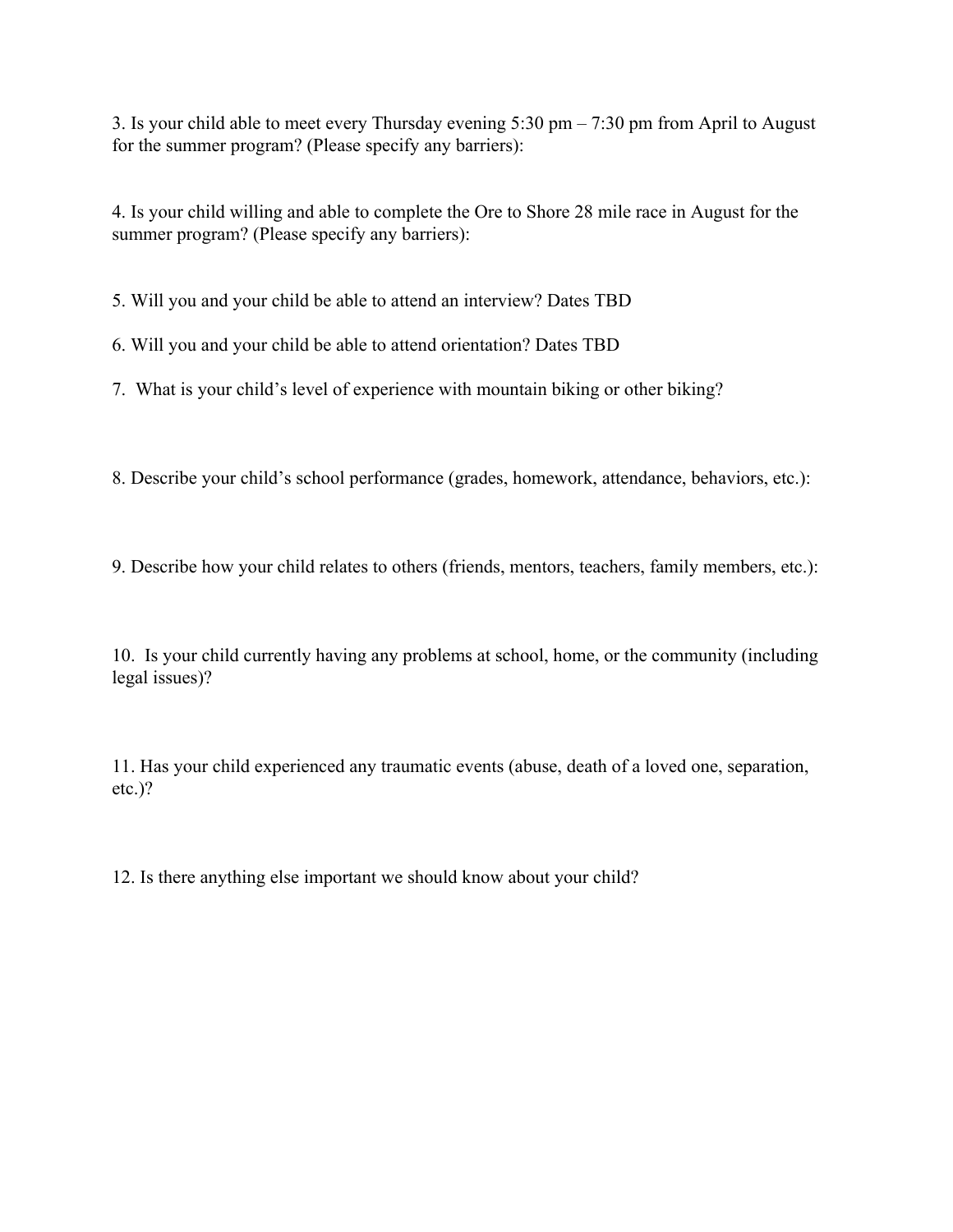### **Medical History**

Name of Primary Care Physician: \_\_\_\_\_\_\_\_\_\_\_\_\_\_\_\_\_\_\_\_\_\_\_\_\_ Phone Number: \_\_\_\_\_\_\_\_\_\_\_

Health Insurance Provider:

Does your child have any physical problems, limitations or disabilities?

Is your child currently receiving treatment for any medical issues? Are there any past or current medical issues that may affect your child's ability to ride a mountain bike  $5 - 28$  miles at a time?

Is your child currently on any medications? Please specify:

Does your child have any allergies to medications or other severe allergies? Please specify:

Does your child have any emotional or mental health issues?

Does your child see a counselor or therapist?

Therapist name: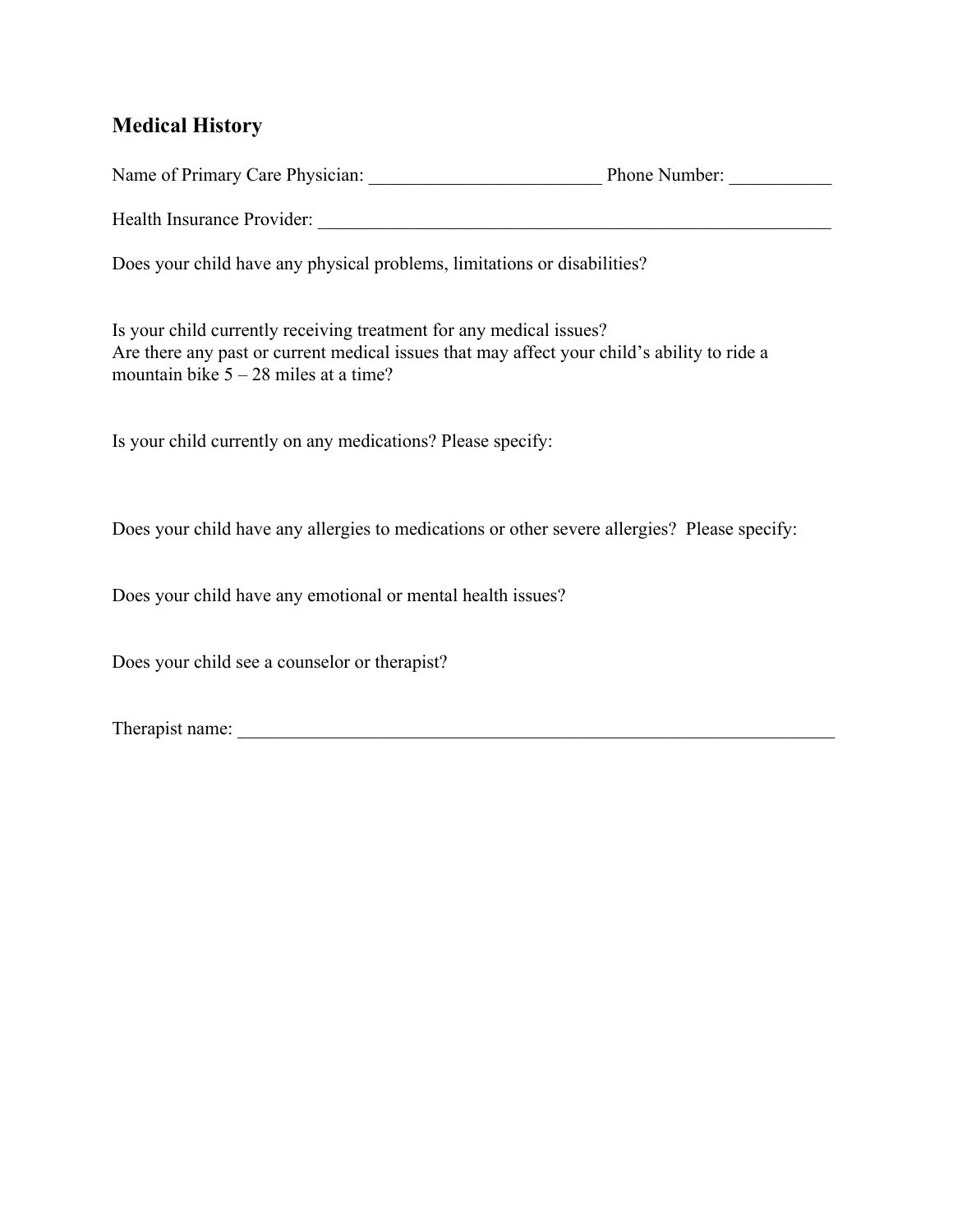#### **Release from Liability:**

Please read this carefully. When you sign this form you will be giving up important legal rights. In consideration of the acceptance of this program application, I intend to be legally bound, for not only myself but my heirs, my executors and my administrators. In signing this release, I waive and release everyone connection with Start the Cycle (staff and volunteers) from any and all liability which may arise from my participation in Start the Cycle sponsored activities. In addition, I hereby grand my full and irrevocable consent to release any photographs/images to Start the Cycle for commercial and art purposed in any medium of advertising or communication.

| Printed Name of Child:        |       |
|-------------------------------|-------|
| Signature of Parent/Guardian: | Date: |
| Signature of Participant:     | Date: |

(All participants are required to be registered with form signed prior to program start date.)

#### **Gear Sizing Information**

| Youth's Name                                     |    |   |              |    |                    |     |   |              |    |  |
|--------------------------------------------------|----|---|--------------|----|--------------------|-----|---|--------------|----|--|
| Youth's Weight:                                  |    |   |              |    |                    |     |   |              |    |  |
| (Below to be completed by mentor at orientation) |    |   |              |    |                    |     |   |              |    |  |
| <b>Bike Size:</b>                                | S. | M | L            | XL |                    |     |   |              |    |  |
| <b>Shirt Size:</b>                               |    |   |              |    | <b>Glove Size:</b> |     |   |              |    |  |
| Youth Size                                       | S. | M | $\mathbf{L}$ | XL | Youth Size         | S   | M | $\mathbf{L}$ | XL |  |
| Men's Size                                       | S. | M | $\mathbf{L}$ | XL | Men's Size         | S   | M | L            | XL |  |
| Women's Size                                     | S. | M | $\mathbf{L}$ | XL | Women's Size       | - S | M | $\mathbf{L}$ | XL |  |
| <b>Shorts Size:</b>                              |    |   |              |    |                    |     |   |              |    |  |
| Youth Size                                       | S  | M | $\mathbf{L}$ | XL |                    |     |   |              |    |  |
| Men's Size                                       | S. | M | $\mathbf{L}$ | XL |                    |     |   |              |    |  |
| Women's Size S                                   |    | M | L            | XL |                    |     |   |              |    |  |